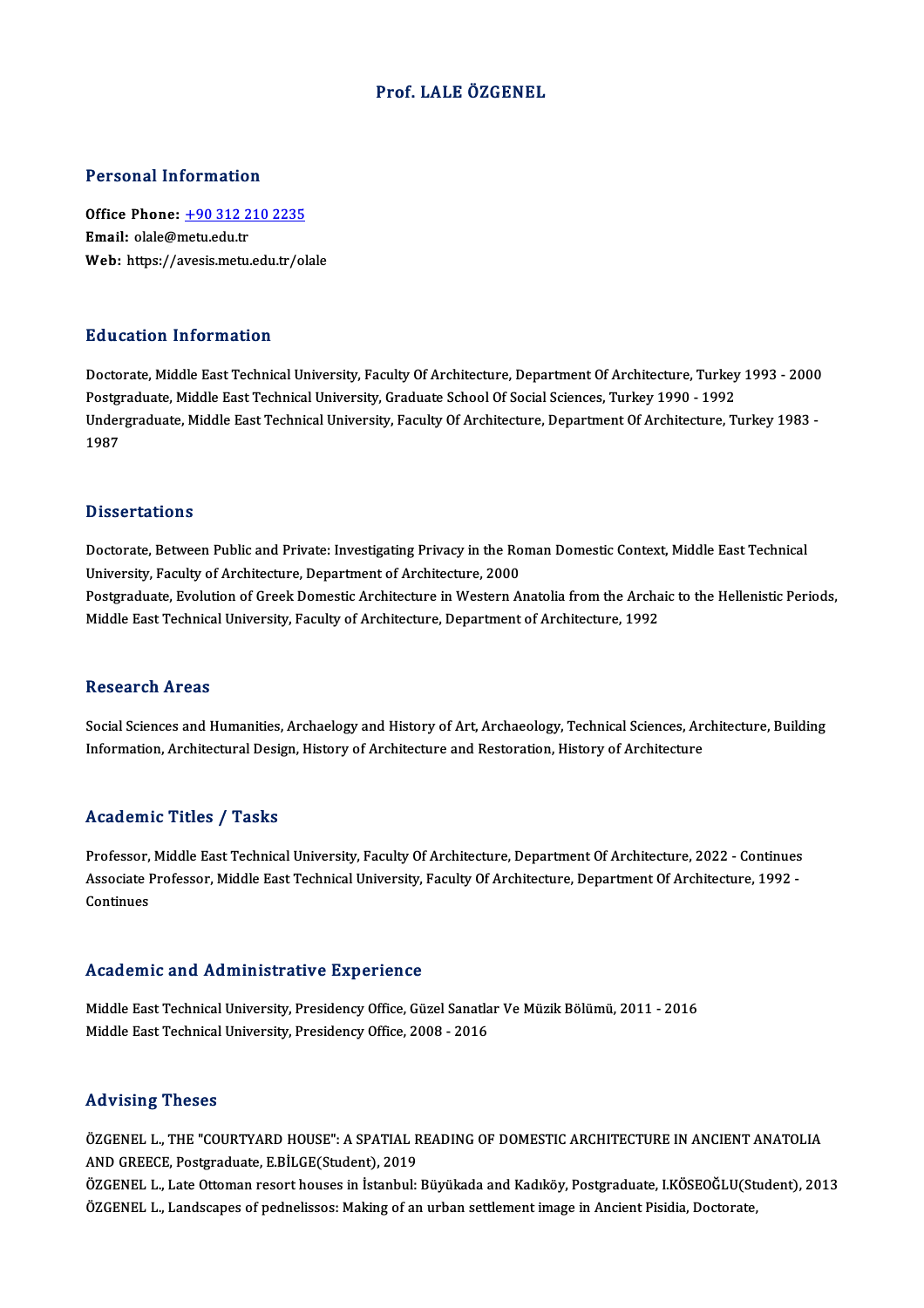A.ÇİNİCİ(Student),2013

A.ÇİNİCİ(Student), 2013<br>ÖZGENEL L., ?Flexibility? in multi-residential housing projects: Three innovative cases from Turkey, Postgraduate,<br>P.ALBOSTAN(Student), 2000 A.ÇİNİCİ(Student), 2013<br>ÖZGENEL L., ?Flexibility? in m<br>D.ALBOSTAN(Student), 2009<br>ÖZGENEL L. ``Form'' and ``an ÖZGENEL L., ?Flexibility? in multi-residential housing projects: Three innovative cases from Turkey, Postgraduate,<br>D.ALBOSTAN(Student), 2009<br>ÖZGENEL L., ``Form'' and ``space'' in Roman domestic architecture: The architectu

D.ALBOSTAN(Student), 2009<br>ÖZGENEL L., ``Form'' and ``space'' in Ro<br>Postgraduate, A.ŞEKER(Student), 2008<br>ÖZCENEL L. Eomala patronage in classi ÖZGENEL L., ``Form'' and ``space'' in Roman domestic architecture: The architectural language of the atrium<br>Postgraduate, A.ŞEKER(Student), 2008<br>ÖZGENEL L., Female patronage in classical Ottoman architecture: Five case stu

Postgraduate, A.ŞEKER(Student), 2008<br>ÖZGENEL L., Female patronage in class<br>F.MELİKE(Student), 2006 ÖZGENEL L., Female patronage in classical Ottoman architecture: Five case studies in İstanbul, Postgraduate,<br>F.MELİKE(Student), 2006<br>ÖZGENEL L., An architectural investigation of leisure spaces in the Roman domestic contex

ÖZGENEL L., An architectural investigation of leisure spaces in the Roman domestic context: The case of Ephesus, ÖZGENEL L., An architectural investigation of leisure spaces in the Roman domestic context: The case of Ephesus,<br>Postgraduate, A.ÇİNİCİ(Student), 2006<br>ÖZGENEL L., Traditional Karacasu (Aydın) dwellings: An investigation in

Postgraduate, A.ÇİNİCİ(Student), 2006<br>ÖZGENEL L., Traditional Karacasu (Ayc<br>Postgraduate, F.SEZİN(Student), 2006<br>ÖZCENEL L. Architectural alaboration ÖZGENEL L., Traditional Karacasu (Aydın) dwellings: An investigation into their architectural and social characteristics,<br>Postgraduate, F.SEZİN(Student), 2006<br>ÖZGENEL L., Architectural elaboration of the "public" in the do

Postgraduate, F.SEZİN(Student), 2006<br>ÖZGENEL L., Architectural elaboration of the "public" in the domestic architecture of late antique Anatolia: Changes and<br>transformations in the private setting, Postgraduate, E.ÇONKIR(S ÖZGENEL L., Architectural elaboration of the "public" in the domestic architecture of late antique Anatolia: Change<br>transformations in the private setting, Postgraduate, E.CONKIR(Student), 2005<br>ÖZGENEL L., New interpretati

transformations in the private setting, Postgraduate, E.CONKIR(<br>ÖZGENEL L., New interpretations of domestic space and life: Th<br>century İstanbul, Postgraduate, D.GÖZÜBÜYÜK(Student), 2004<br>ÖZGENEL L. An architectural and soci ÖZGENEL L., New interpretations of domestic space and life: The emergence of apartment buildings in nineteenth<br>century İstanbul, Postgraduate, D.GÖZÜBÜYÜK(Student), 2004<br>ÖZGENEL L., An architectural and social inventory of

century İstanbul, Postgraduate, D.GÖZÜBÜYÜK(Student), 2004<br>ÖZGENEL L., An architectural and social inventory of the past and the present: Documenting the 19th century houses in<br>Menteşbey, Postgraduate, S.UĞUR(Student), 200

## **Jury Memberships**

Award, Modern Mimarlık Araştırmaları Destek Programı , March, 2021

Award, Toni M. Cross Aegean Fellowship Evaluation, American Research Institute in Ankara, December, 2015 Award, Toni M. Cross Aegean Fellowship Evaluation, American Research Institute in Ankara, December, 2013

# Award, Toni M. Cross Aegean Fellowship Evaluation, American Research Institutions<br>Refereed Congress / Symposium Publications in Proceedings

efereed Congress / Symposium Publications in Proceeding<br>I. Urban Vibes in Late Antique Houses: Sampling from Asia Minor Urban Vibes in Late Antique Houses: Sampling from Asia Minor<br>ÖZGENEL L.

Urban Vibes in Late Antique Houses: Sampling from Asia Minor<br>ÖZGENEL L.<br>Abitare nel Mediterraneo Tardoantico, Atti del III Convegno Internazionale del Centro Interuniversitario di Studi ÖZGENEL L.<br>Abitare nel Mediterraneo Tardoantico, Atti del III Convegno Internazionale del Centro Interuniversitari<br>sull'Edilizia abitativa tardoantica nel Mediterraneo (CISEM), Bolonya, Italy, 28 October 2019, pp.53-64 sull'Edilizia abitativa tardoantica nel Mediterraneo (CISEM), Bolonya, Italy, 28 October 2019, pp.53-64<br>Scientific Refereeing

GRID, Architecture Planning and Design Journal, Other Journals, October 2021

Berenterre Referecting<br>GRID, Architecture Planning and Design Journal, Other Journals, October 2021<br>Project Supported by Higher Education Institutions, BAP Research Project, Yildiz Technical University, Turkey, August GRID,<br>Projec<br>2021<br>Projec Project Supported by Higher Education Institutions, BAP Research Project, Yildiz Technical University, Turkey, August<br>2021<br>Project Supported by Higher Education Institutions, BAP Research Project, Middle East Technical Uni

2021<br>Projec<br>2019<br>Projec Project Supported by Higher Education Institutions, BAP Research Project, Middle East Technical University, Turkey, June<br>2019<br>Project Supported by Higher Education Institutions, BAP Research Project, Hacettepe University,

2019<br>Project Supported by Higher Education Institutions, BAP Research Project, Hacettepe University, Turkey, December 2018<br>TUBITAK Project, October 2014 Project Supported by Higher Education Institutions, BAP Research Project, Hacetter<br>TUBITAK Project, October 2014<br>METU Journal of the Faculty of Architecture, Journal Indexed in AHCI, March 2013<br>METU Journal of the Faculty TUBITAK Project, October 2014<br>METU Journal of the Faculty of Architecture, Journal Indexed in AHCI, March 2013<br>METU Journal of the Faculty of Architecture, Journal Indexed in AHCI, March 2013<br>METU Journal of the Faculty of

METU Journal of the Faculty of Architecture, Journal Indexed in AHCI, March 2013<br>METU Journal of the Faculty of Architecture, Journal Indexed in AHCI, March 2013<br>METU Journal of the Faculty of Architecture, Journal Indexed METU Journal of the Faculty of Architecture, Journal Indexed in AHCI, March 2013<br>METU Journal of the Faculty of Architecture, Journal Indexed in AHCI, March 2013<br>METU Journal of the Faculty of Architecture, Journal Indexed

METU Journal of the Faculty of Architecture, Journal Indexed in AHCI, March 201<br>METU Journal of the Faculty of Architecture, Journal Indexed in AHCI, March 201<br>METU Journal of the Faculty of Architecture, Journal Indexed i

METU Journal of the Faculty of Architecture, Journal Indexed in AHCI, March 2013<br>METU Journal of the Faculty of Architecture, Journal Indexed in AHCI, June 2012<br>METU Journal of the Faculty of Architecture, Journal Indexed

METU Journal of the Faculty of Architecture, Journal Indexed in AHCI, June 2012<br>METU Journal of the Faculty of Architecture, Journal Indexed in AHCI, October 2010<br>METU Journal of the Faculty of Architecture, Journal Indexe METU Journal of the Faculty of Architectu:<br>METU Journal of the Faculty of Architectu<br>OLBA, Journal Indexed in AHCI, May 2007